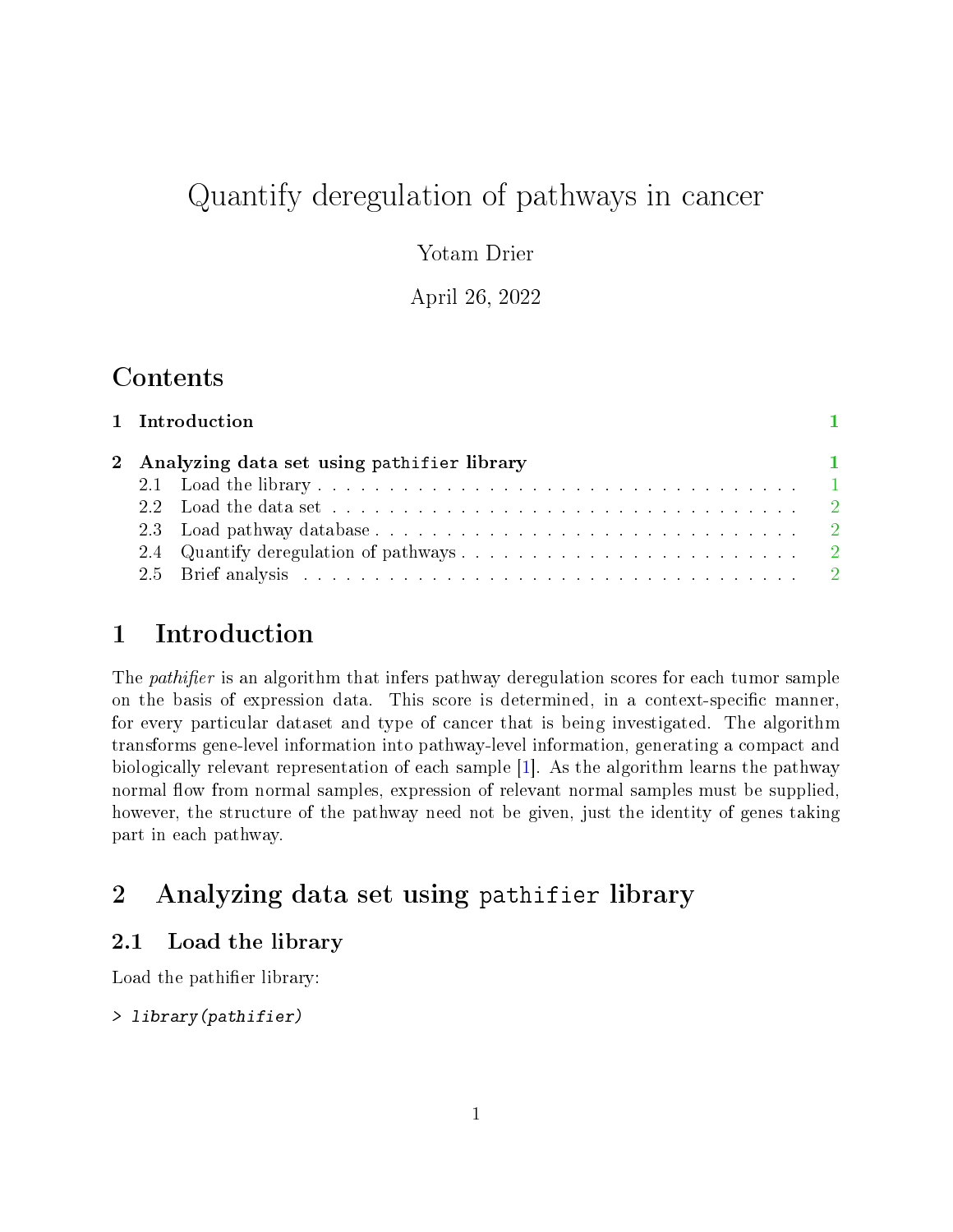#### <span id="page-1-0"></span>2.2 Load the data set

Load the data set 'Sheffer' (built in Pathifier package) [\[2\]](#page-2-1).

```
> data(Sheffer)
```
#### <span id="page-1-1"></span>2.3 Load pathway database

Load the two pathways (MISMATCH REPAIR and REGULATION OF AUTOPHAGY) by KEGG [\[3\]](#page-3-0) (supplied with the package)

```
> data(KEGG)
```
#### <span id="page-1-2"></span>2.4 Quantify deregulation of pathways

Calculate the deregulation score by running pathier

```
> PDS<-quantify_pathways_deregulation(sheffer$data, sheffer$allgenes,
```

```
kegg$gs, kegg$pathwaynames, sheffer$normals, attempts = 100,
```

```
+ min_exp=sheffer$minexp, min_std=sheffer$minstd)
```

```
robust_score_bydist. min_exp= 4 , min_std= 0.2254005
pathway 1 > sig: 0.08653489
pathway 2 > sig: 0.1051206
2 pathways processed with start= by ranks
```
The deregulation scores are now in PDS\$scores, ready for further analysis.

#### <span id="page-1-3"></span>2.5 Brief analysis

Show scores for normals samples are genereally lower

```
> x<-NULL
> x$normals<-PDS$scores$MISMATCH_REPAIR[sheffer$normals]
> x$tumors<-PDS$scores$MISMATCH_REPAIR[!sheffer$normals]
> boxplot(x)
> boxplot(x,ylab="score")
```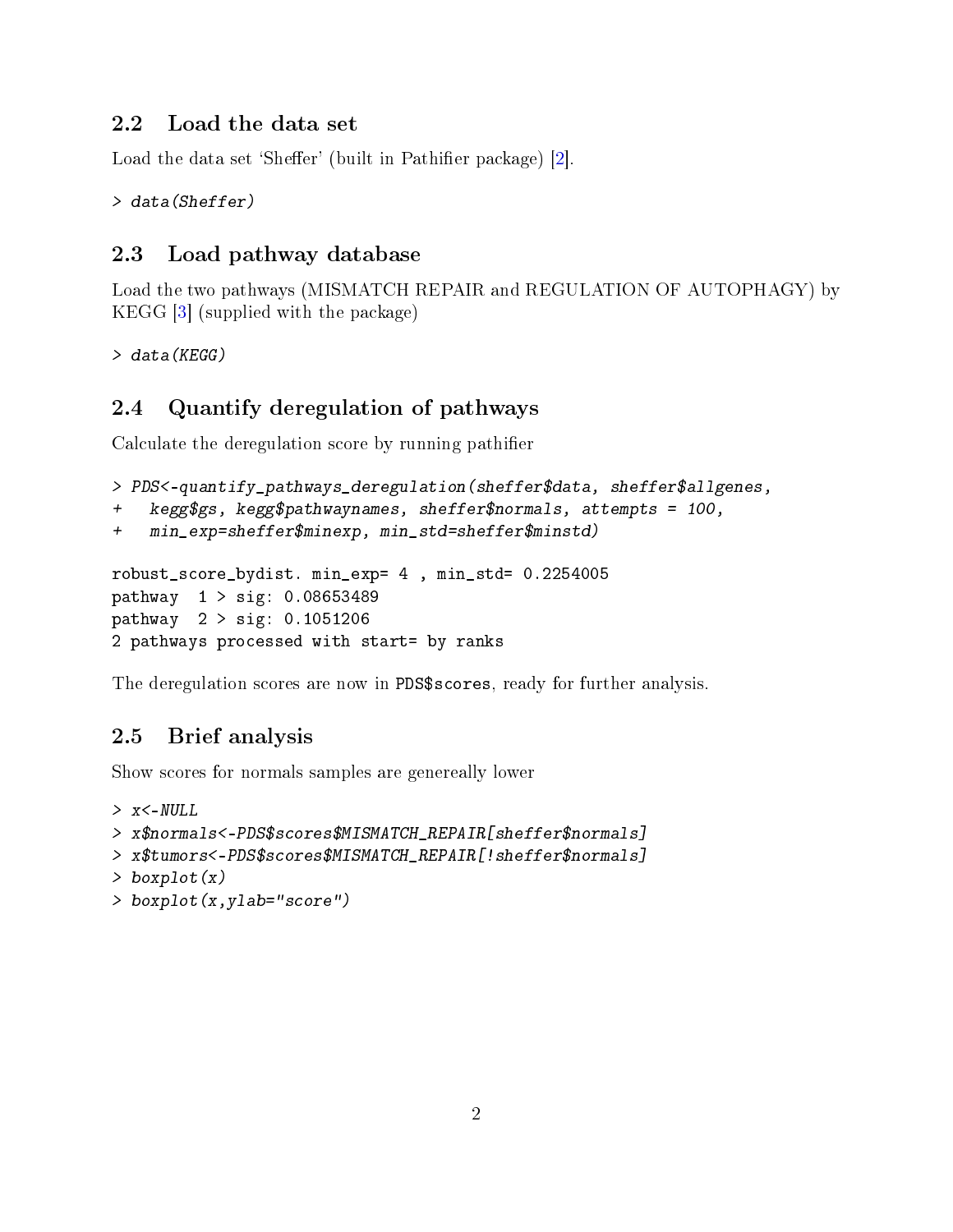

List samples whose regulation of autophagy is highly deregulated

> as.character(sheffer\$samples[PDS\$scores\$REGULATION\_OF\_AUTOPHAGY>0.8])

| [1] "00485_U_13/02/2004_63_F_WN_2_1_0_4_DOD_80 _Y_19 _S_B_W_M_TT_M_0_8_L_4.8 _XX_2_2 _8 |  |  |  |          |
|-----------------------------------------------------------------------------------------|--|--|--|----------|
| $[2]$ "00888_B_2/7/2003 _69_M_WN_3_0_0_0_DUN_46 _X_46 _S_?_W_W_TT_M_0_9_L_4             |  |  |  | XXX 021  |
| $[3]$ "00947_U_2/7/2003 _62_M_WN_3_1_1_4_DOD_39 _Y_5 _O_B_W_M_TT_O_O_7_L_X              |  |  |  | XX 21 17 |
| $[4]$ "03752_A_3/7/2003 _54_M_WN_2_0_0_1_NED_136_X_136_S_G_W_M_TT_M_Y_8_L_6             |  |  |  | S32011   |
| [5] "03820_V_22/07/2003_72_F_WN_1_0_0_4_NED_200_Y_83 _0_?_W_W_0 _M_0_7_L_X              |  |  |  | XX 20X   |

# References

- <span id="page-2-0"></span>[1] Drier Y, Sheffer M and Domany E, Pathway-based personalized analysis of cancer, PNAS, 2013, vol. 110(16) pp:6388-6393.
- <span id="page-2-1"></span>[2] Sheffer M, Bacolod MD, Zuk O, Giardina SF, Pincas H, et al. Association of survival and disease progression with chromosomal instability: A genomic exploration of colorectal cancer., *PNAS*, 2009, Vol  $106(17)$  pp:7131-7136.